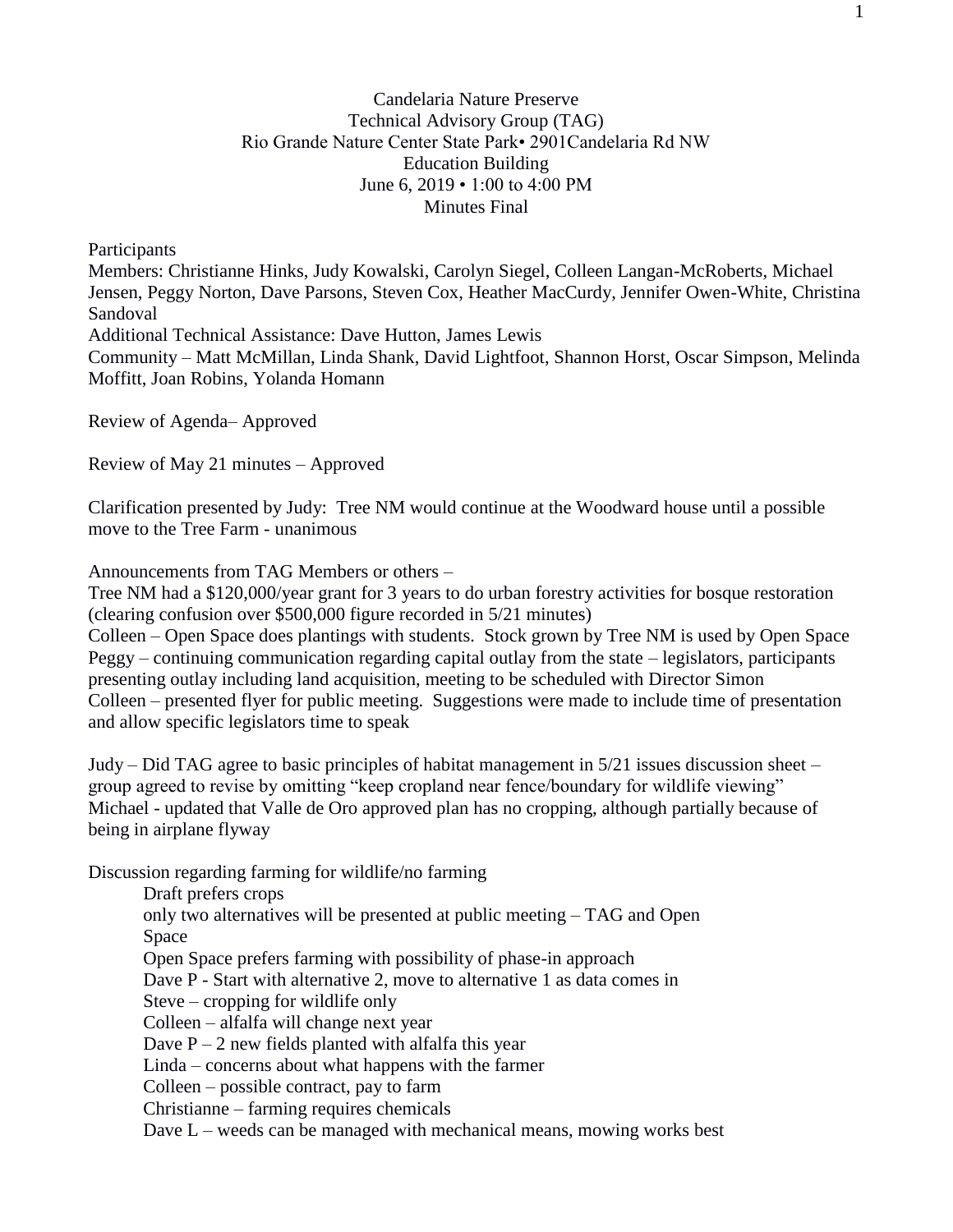at Whitfield

Michael – animals survived without alfalfa. Valle de Oro found when stop crops, lose numbers. Can't compare numbers in natural habitat to cropland.

What happens if don't crop for cranes and geese?

Transition to natural process: Plant salt grass first.

Valle de Oro (570 acres) represents 1% of crane food source

Address issue of crane population, include as education

View sheds– plan needs to identify what view sheds need to be protected and why

Driver for saving the property – fought back to BLM plans to cut the bosque.

Site was saved as bosque connection, not as a farm.

Michael – reasons for no cropland: minimize cost, create natural mosaic landscape, increase diversity. Do wet grass areas first (includes saltgrass), dry grasses then the following year, hedgerows over a longer time span

Christianne - nut sedge is invasive, not a native crane food, could use native sedges interplanted in salt grass

Hedgerows are a separate issue from cropping and their management and location needs to be discussed separately.

Judy will review the draft RMP for LWCF accuracy prior to sending out to public. Education is not required for LWCF compliance.

Jennifer Owen-White (TAG member, Refuge Manager of Valle de Oro, 570 acres of former dairy and fields) presented and answered questions

Long term goal is no agriculture, in 2 years, no commercial farming Will restore native habitat to what was historical on the refuge Will have wetland (spring moisture); playa (monsoon moisture) Need to comply with NEPA and produce Environmental Assessment Wetlands with a 2-shelf drop off, salt grass planted, 14 acres done by Bureau of Reclamation and others - \$1 million from Fish & Wildlife, 5x that from other partners Remove top layer, dug out, put some back, put back in top soil Since not farming, she would recommend a strong winter habitat, might need some water Has 8 staff members – Assistant, 1 worker, 1 biologist, 1 admin, 3 Visitor Center – depend on youth and volunteers Grant writing – Friends Group does, need to have someone responsible to do it, could contract out, use Congressional Staffers for info/leads Seed Sources – NRCS, Bosque del Apache, harvest poles Salt grass – Santa Ana, harvest Bosque del Apache Monitor – USGS, Citizen Scientist, Biologist Dan Collins would be a good source of information/specific questions Pesticides – used heavily up front in restoration (disc/herbicide) more constant use in agriculture Transition from alfalfa – not much research, timing is everything treatment 1 – disc field/apply herbicide treatment 2 – let dry others to try – flooding for a period of time, multiple discing, water/then mow for weeds Balance and change access Compare compatible vs appropriate use Grants may require access